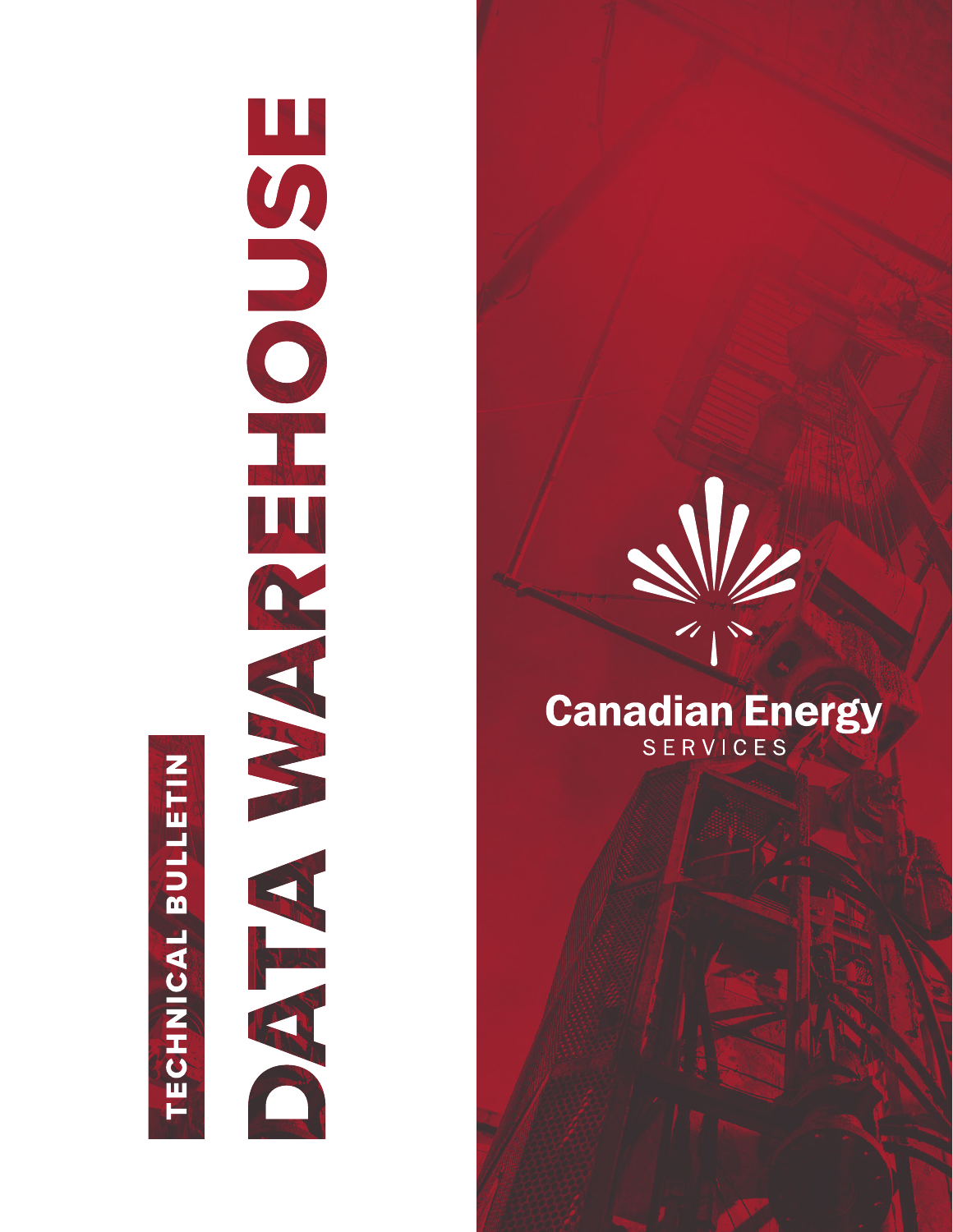# **CLIENT DATA WAREHOUSE**

### **LIVE ACCESS TO YOUR FLUIDS DATA**

Data will be available directly from the field as they sync their reports, giving you the ability to compare trends while the well is drilling.



DATA TANK

### **HISTORICAL INFO**

Gain instant access to your historical well information serviced by CES, for more robust analysis and drilling optimization.



ORGANIZED DATA FARM

### **CONNECT TO YOUR DRILLING DATA**

**Connect your current drilling data to your drilling fluids data.** Dive into the full picture of the well to understand your performance.



### YOUR DATA

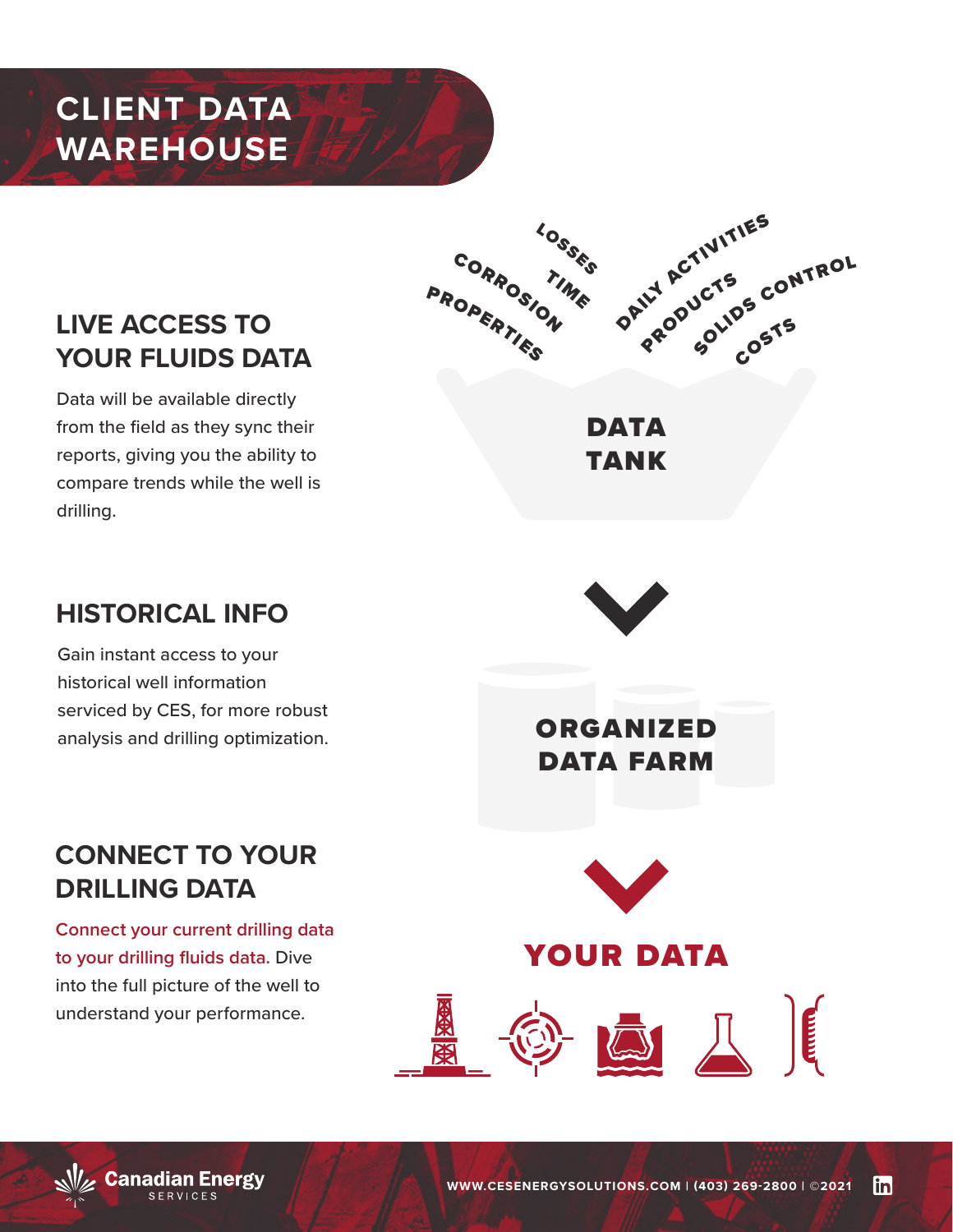# **HOW IT WORKS**

![](_page_2_Figure_1.jpeg)

### OUR CLIENT DATA WAREHOUSE TOOL IS PART OF YOUR CES ENERLYTICS™ PLATFORM.

CES now provides operators direct access to their drilling fluids data in a digitally secure and easy to use manor. **We have given the operator the ability to connect their current drilling data to the drilling fluids data we provide.** This will give operators the ability to further analyze aspects of their operation and dive into the full picture of the well.

Using a condensed schema of our internal database the information can be easily pulled into numerous Business Intelligence tools, Power BI, Spotfire, Tableau, etc. The data can also be used outside of these analytic tools based on what the operators capacity is, the information can be exported straight to excel, or used in SQL Management Studio.

### **DATA OUTPUTS**

WITS / WITSML EXCEL / XML **SQL** 

SPOTFIRE **TABLEAU** POWERBI

![](_page_2_Picture_8.jpeg)